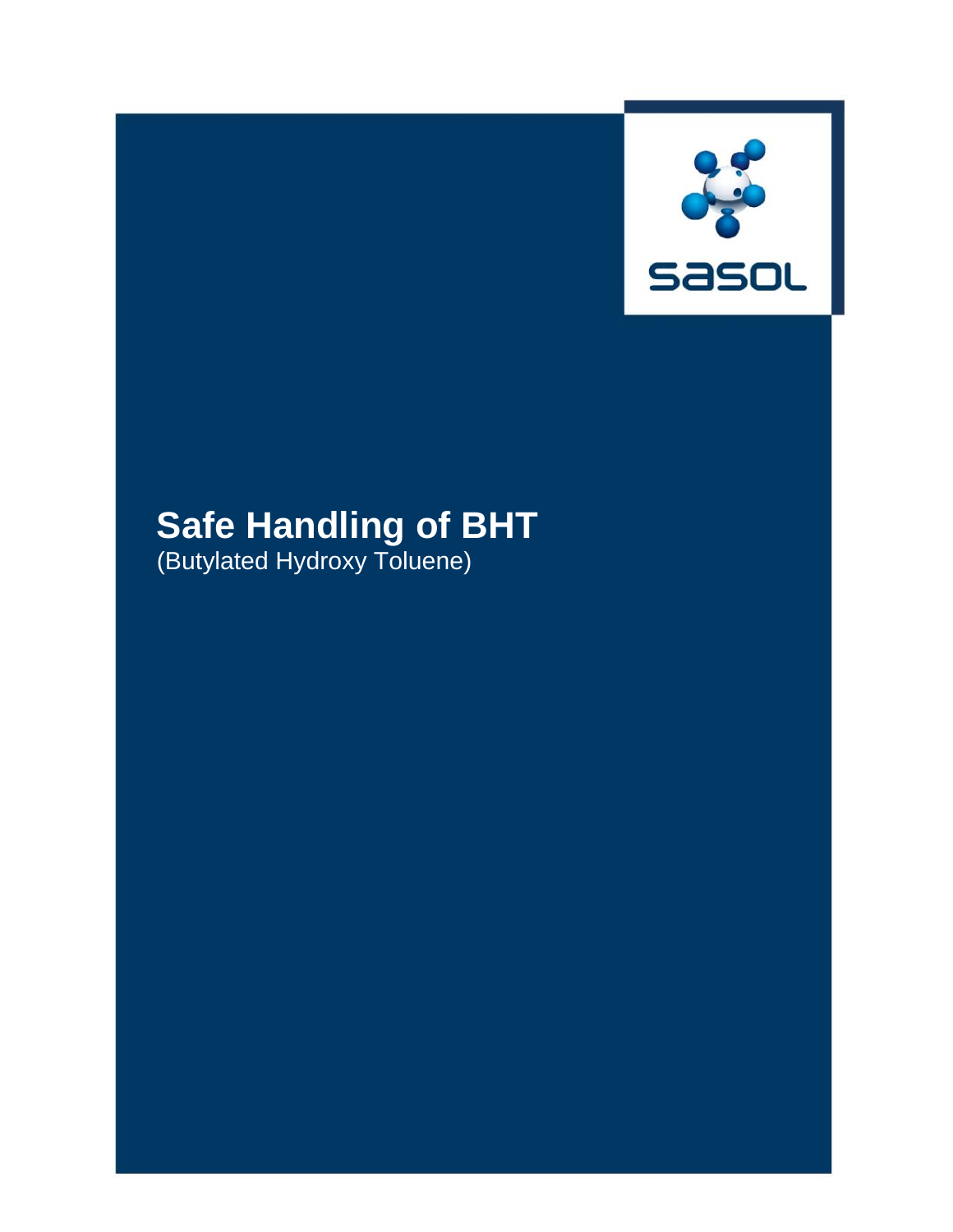

# **Introduction**

Butylated Hydroxy Toluene (BHT) is a manufactured antioxidant (preservative) commonly used in plastics, rubber, petroleum products, foods, pharmaceuticals, and cosmetics.

BHT was patented in 1947 and is effective and safe in a great variety of hydrocarbon products. It is the most prevalent and approved antioxidant in the world. BHT has been approved for use in foods and food packaging in low concentrations by the Food and Drug Administration (FDA) since 1954. As an antioxidant, BHT preserves organic materials by reducing the effects of time, heat and light.

Sasol BHT is used predominantly by other chemical manufacturers and industrial users that incorporate it into a multitude of products to extend the life of the materials being produced. This preservative effect benefits end consumers through longer lasting goods. The typical American uses countless products which involve BHT somewhere in their manufacture.

Despite BHT's many beneficial properties and end uses, it is classified as a hazardous chemical under the US Occupational Safety and Health Administration (OSHA) Hazard Communication Standard and can pose hazards and risks to people and the environment during handling, processing, and transporting.

#### *Purpose & Scope*

The purpose of this document is to provide information gathered through Sasol's long experience in the safe handling of BHT. It focuses on basic and practical information about working safely with this substance. Additional references are provided and it is strongly recommended that these and others be consulted prior to working with BHT. Sasol is globally committed to Responsible Care<sup>®</sup> principles and is a member of the American Chemistry Council. Please do not hesitate to contact your regional Sasol office if we can be of assistance in the safe storage, handling, processing and disposal of our products.

#### **Hazards**

#### *Health Hazards*

The primary danger posed in handling BHT is irritation. BHT is irritating to the eyes and may cause respiratory irritation. BHT may cause nausea, vomiting, gastro-intestinal distress, and narcotic effects if ingested in large doses well above the acceptable daily intake (ADI) of 0.3 mg/kg body weight (bw) /day. Liquid BHT can cause thermal burns like any hot liquid.

Exposure guidelines have been developed to protect workers from eye and respiratory irritation. The National Institute for Occupational Safety and Health (NIOSH) has established a time-weighted average (TWA) recommended exposure limit (REL) of 10 mg/m<sup>3</sup> and the American Conference of Governmental Industrial Hygienists (ACGIH) has established a TWA Threshold Limit Value (TLV) of 2 mg/m<sup>3</sup> as inhalable particulate and vapor.

BHT has been tested extensively for toxicity and used widely for many years. It does not contain any ingredient designated as a known, probable, or suspected human carcinogen by the International Agency for Research on Cancer (IARC), the National Toxicology program (NTP), ACGIH, or OSHA.

The levels of BHT that consumers are exposed to through food and contact with BHT containing products are not known to have any negative health effects.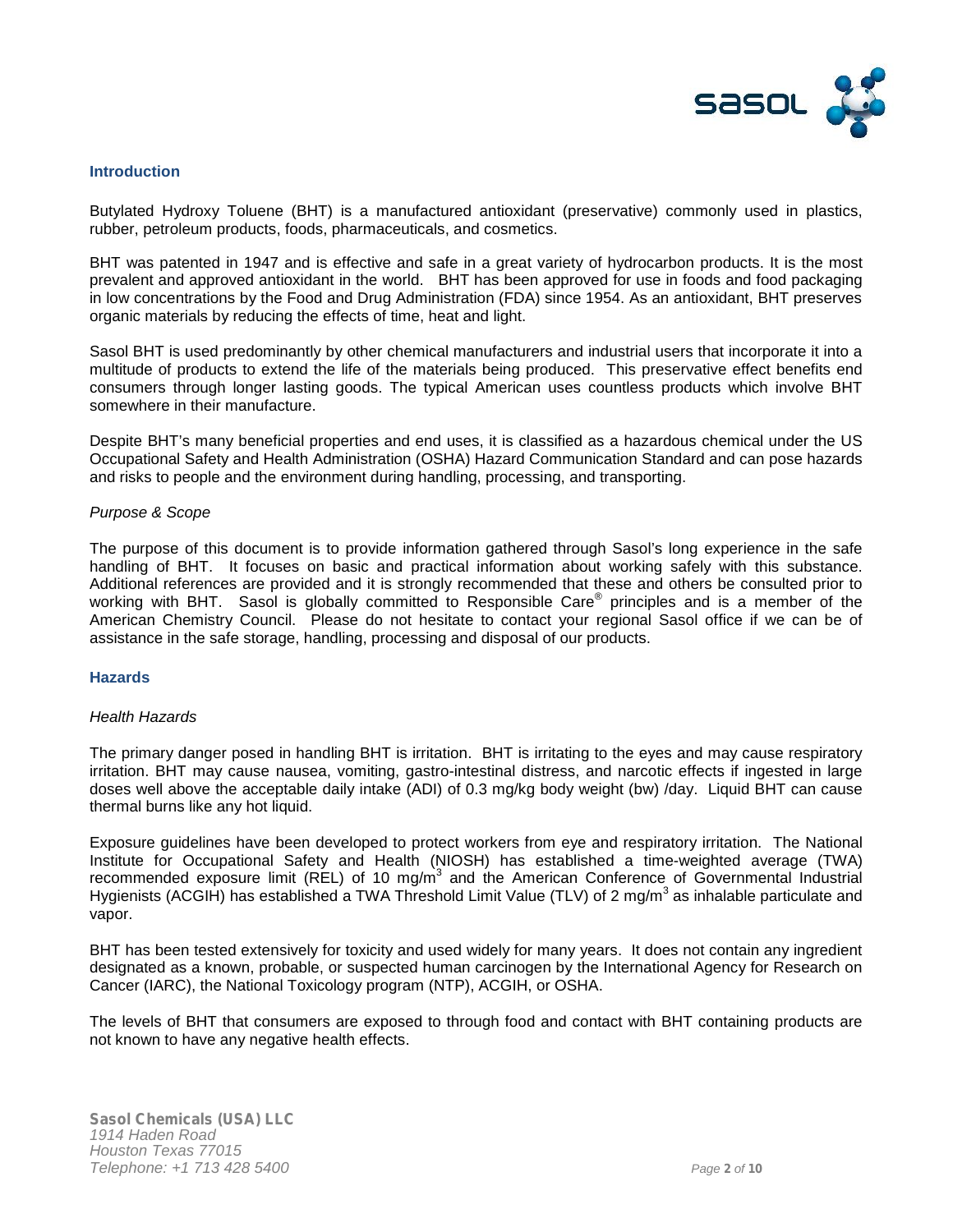

# *Fire Hazards*

BHT in solid form may burn but does not readily ignite. BHT dust may form an explosive mixture in air and measures must be taken to prevent dust buildup and electrostatic charges. BHT dust can be generated during handling and processing. If it is dispersed in air in sufficient concentrations and in the presence of an ignition source, it is a potential dust explosion hazard. Accumulation of dust on surfaces such as floors, ledges, and duct work, if dispersed in air from a primary explosion, can cause flame propagation and secondary explosions with greater consequences.

Fire will produce dense black smoke containing hazardous products of combustion such as carbon oxides, nitrogen oxides, and hazardous organic compounds.

# *Reactivity Hazards*

In general, BHT is a stable compound. However, exposure of BHT to strong acids or bases or strong oxidizing or reducing agents can result in exothermic reactions, pressure and potentially hazardous and flammable by products.

#### *Environmental Hazards*

BHT has been classified as "very toxic to aquatic life with long lasting effects" due to immobilization of water fleas at the limits of water solubility. BHT is not generally considered toxic to fish at the limits of water solubility. BHT is not readily degradable in the environment and may bio-accumulate in aquatic organisms, so care must be taken to prevent it from entering surface or ground waters. BHT should be disposed of in accordance with applicable federal, state, and local regulations as a non-hazardous waste.

BHT is directly incorporated into products at low levels and does not readily leach or evaporate from preserved materials. Therefore, BHT incorporated into products essentially has no environmental impact beyond those posed by the products themselves.

# **Physical and Chemical Characteristics**

*Chemical Identity*

Butylated Hydroxy Toluene (BHT)

2,6-di-tert-butyl-p-cresol (DBPC)

2,6-di-tert-butyl-4-methyl-phenol

 $C_6H_2(C_4H_9)_2(CH_3)OH$ 

 $C_{15}H_{24}O$ 

Molecular Weight: 220.34

CAS# 128-37-0

EINECS (EU) 204-88-14

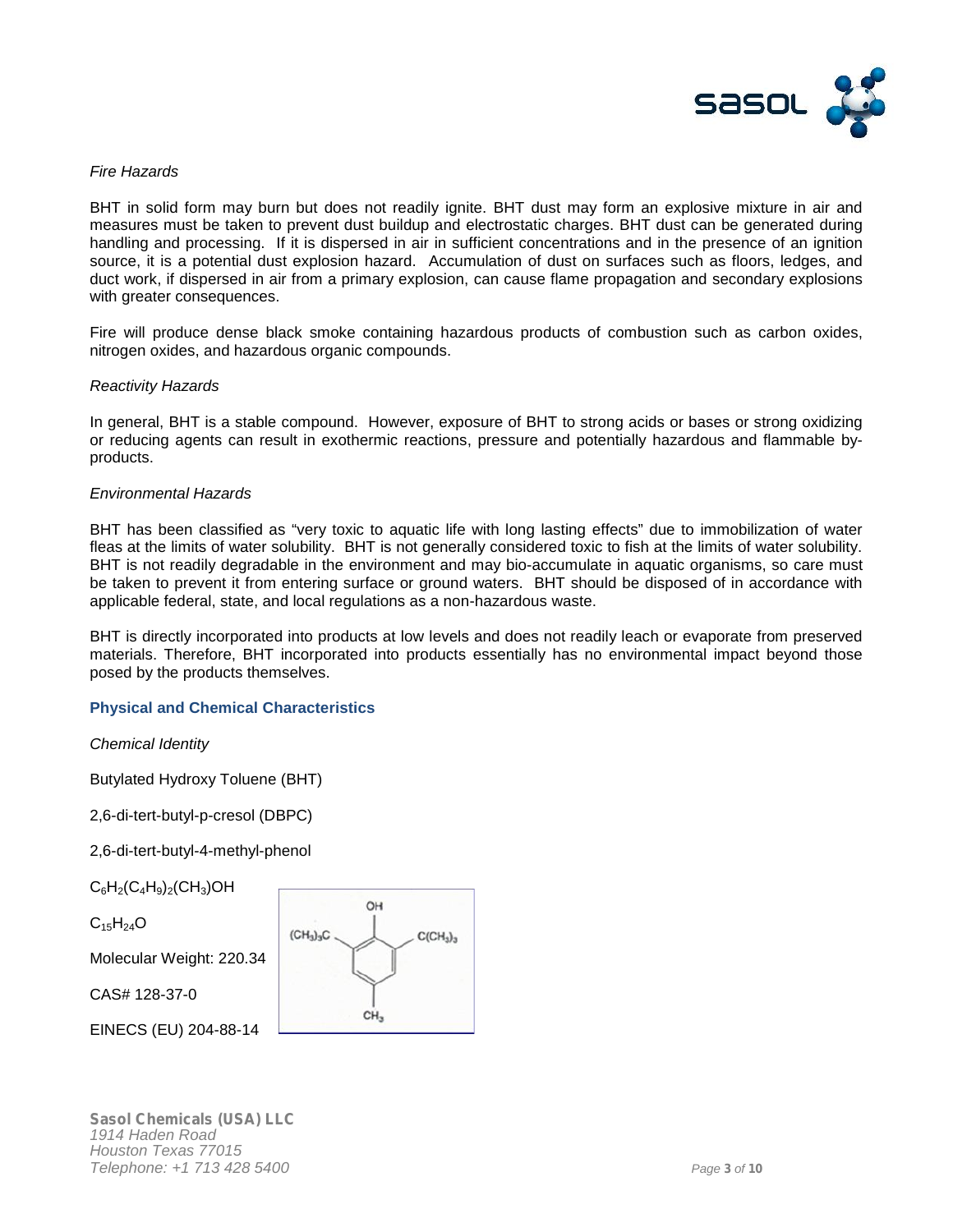

Sasol BHT is a solid at ambient temperatures and is produced in both crystal and pellet forms. It is white when produced but may discolor to yellow in the presence of heat and moisture. Molten BHT is a colorless liquid which is shipped at elevated temperature in bulk tank truck quantities.

BHT is practically insoluble in water and moderately soluble in organic solvents and oils (20-50%). Refer to the latest Safety Data Sheet (SDS) and Technical Data Sheet for more information on BHT physical/chemical properties.

#### **Controls for Working with BHT**

Safe storage, handling, processing and disposal of BHT begin long before it arrives on-site. Measures necessary to ensure the health and well-being of employees, customers, the community and the environment include the development of effective administrative and engineering controls designed to specifically address the hazards associated with BHT. Personal protective equipment (PPE) is integral to safe handling and should be viewed as the last line of defense against an accidental failure of the administrative and/or engineering controls.

#### *Administrative Controls*

Administrative controls are the foundation of any program designed for safely handling of BHT. Every company is unique in how they run their business and establish administrative controls. Those specifically developed for working with BHT should address comprehensive process planning, thorough communication of hazards to employees and extensive training of employees on the proper implementation of all safety measures.

#### *Engineering Controls*

Engineering controls for safely storing, transferring, processing and disposing of BHT should be developed around maintaining the physical integrity of the processing equipment from receipt to disposal. Selection of materials of construction and mechanical equipment should address both the physical and chemical properties of BHT. The appended Table A lists suggested materials for piping and tanks used for handling BHT, along with suggestions for compatible materials used in pumps, gaskets and seals. Special consideration must be given to providing adequate dust explosion mitigation equipment in areas where BHT dust may be produced in processing and handling. This equipment may include properly designed dust collection systems, grounding and bonding of process equipment, grounding confirmation systems, deflagration venting for processes, deflagration isolation systems, gas inerting systems, static dissipating systems, humidification, and fixed fire protection systems.

The National Fire Protection Association (NFPA) has several excellent references on dust explosion mitigation including NFPA 68 Standard on Explosion Protection by Deflagration Venting, NFPA 69 Standard on Explosion prevention Systems, and NFPA 654 Standard for the Prevention of Fire and Dust Explosions from the Manufacturing, Processing, and Handling of Combustible Particulate Solids.

#### *Personal Protective Equipment*

All personnel who work with or near BHT must use adequate PPE. The extent of the potential exposure and consideration of established exposure guidelines (RELs/TLVs) should dictate the level of protection necessary. At a minimum, safety glasses with side shields, long-sleeved shirts and trousers, and leather or cloth work gloves are recommended. Workers should not wear contact lenses when handling BHT. If dust blow back is a concern, chemical goggles or a full-face respirator should be used to protect the eyes from irritation. For tasks that may cause inhalation exposure at or above inhalation exposure guidelines, a NIOSH certified negative pressure full-face respirator with a combination Organic Vapor/P95 cartridge is recommended. A sink, safety shower, and eyewash fountain should be maintained in the work area. If BHT is used in molten form, use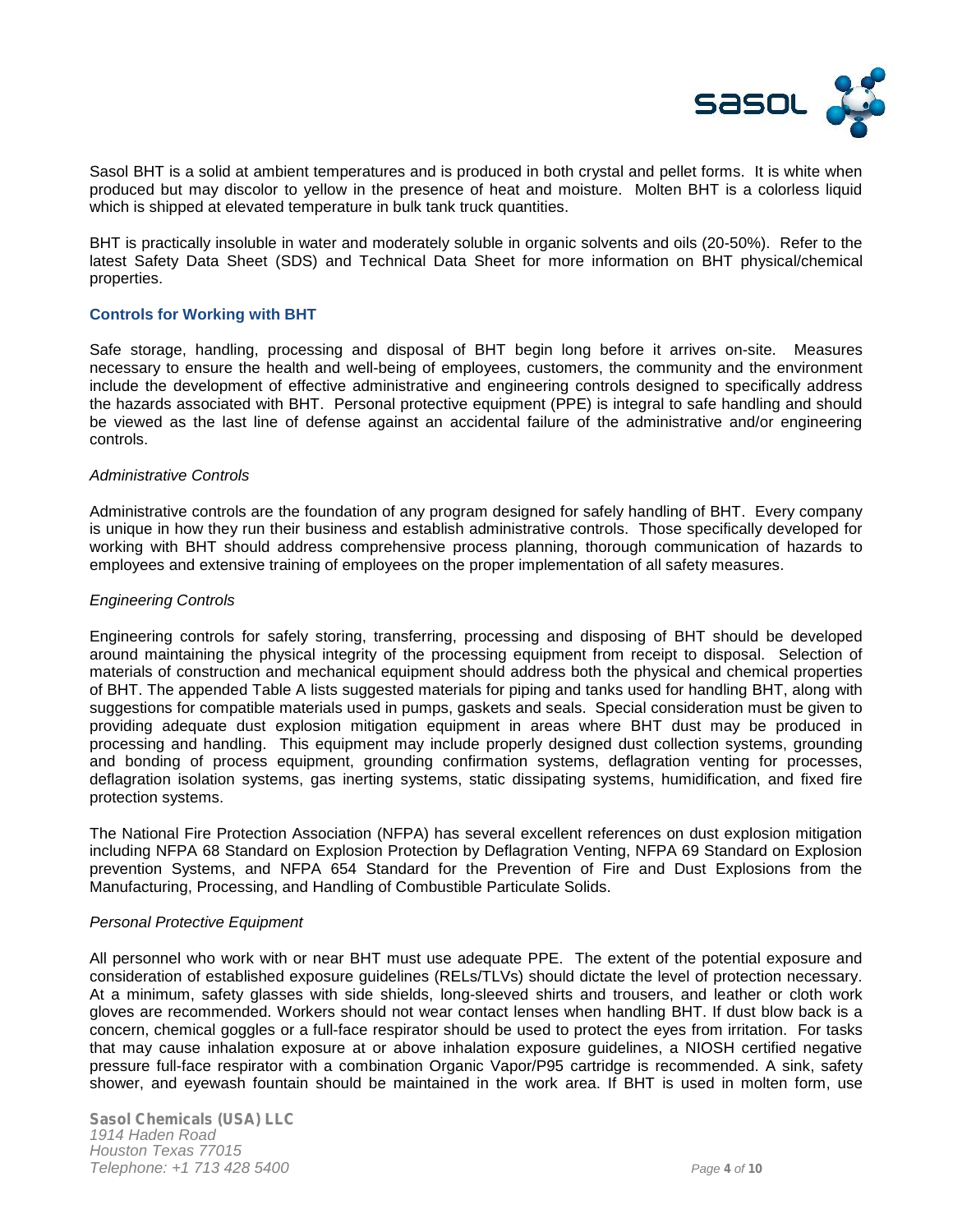

personal protective equipment, such as face shields and heat resistant gloves and outer garments to protect against thermal burns.

# **Handling**

This section highlights some of the key points to consider when handling BHT.

#### *Receipt & Unloading*

Sasol delivers BHT in several different packages and by several different transportation modes. Packages include multi-wall paper bags, fiber drums, super sacks, and molten bulk liquid tank-trucks. Transportation modes include box trucks, ISO-box containers, and tank-trucks.

Bags, drums, and super sacks are shipped on shrink-wrapped pallets. Box containers should arrive sealed and/or locked to prevent tampering during transport. BHT should not be shipped with hazardous materials as it is a food-grade additive. Contact Sasol if tampering or contamination of product is known or suspected. Unloaders should open box trucks and containers carefully to make sure that packages have not shifted or fallen in transport. The unloaders should ensure that pallet lifting/moving devices including powered industrial trucks (forklifts) are weight rated to the loaded pallet weights at full lift extension. Be careful not to puncture packages during unloading to prevent releases of BHT.

Several safety factors should be considered when unloading molten BHT in tank trucks. Tank trucks should arrive with cable car-seals on all tank openings to prevent tampering during transport. Any suspected tampering or contamination should be reported to Sasol and the product should not be unloaded into the process. Typically, molten BHT should be bottom unloaded by applying nitrogen pressure to the vapor space of the tank container while regulating the pressure below the allowable working pressure and relief valve setting of the tank container. Please note that the BHT tank truck will be sent heated with a nitrogen blanket applied to the vapor space. Therefore, caution and proper ventilation should be used when opening the vapor space to prevent an asphyxiation hazard. Unloading hoses and connections should be made of compatible materials and rated for the product temperature and applied pressure (typically stainless steel). Ensure that the BHT in the tank truck has been heated to specified temperatures and is fully molten before attempting to unload the product. Unloading hoses must be heat-traced with steam or warmed with steam and tarped during unloading to prevent the molten BHT from solidifying during transfer. Transfer piping must be heat traced and insulated to keep the BHT in liquid form. The freeze point of BHT is 69.2°C minimum. Unloading personnel should don heat resistant chemical suits and gloves and face shields to prevent thermal burns while making connections and during the unloading process.

# *Transfer*

If manually moving large quantities of bags or drums, lift-assist devices should be considered to reduce ergonomic concerns. When transferring solid BHT product in crystal or pellet forms, ensure that transfer equipment is grounded and bonded and designed to minimize dust formation and static electricity. Refer to the NFPA references listed under "Engineering Controls" above. Super sacks are very heavy when filled with BHT. Ensure that all lifting equipment such as forklifts, slings, and hangers are properly rated for filled weights. Follow proper lifting procedures as outlined on the super sacks. Keep all personnel away from super sacks when being transported or suspended. Only properly grounded electrostatically dissipative super sacks should be used with BHT to mitigate the risk of dust explosion.

Heat-traced 304 or 316 stainless steel piping is recommended for transferring liquid BHT within a facility at typical storage and transfer temperatures (80-90°C) to prevent discoloration. Aluminum piping may be acceptable for some applications, but copper and brass should be avoided. As a general rule, the piping system should be welded and flanged to minimize threaded connections. A standard ANSI-type chemical process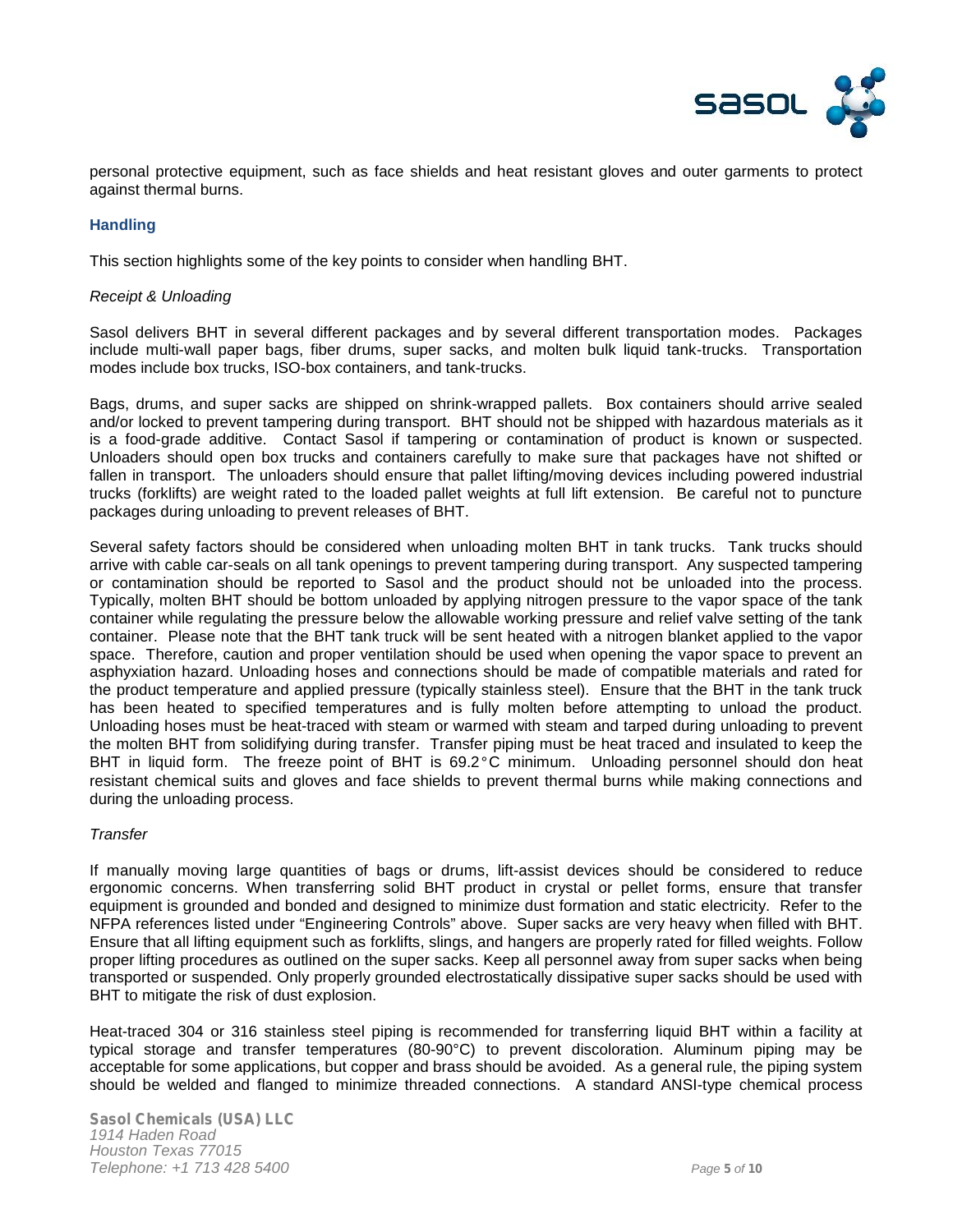

pump is recommended using a single rotating bellows seal with a carbon face running on a stationary silicon carbide seat. A steam quench is a good feature to have for a seal in this type of service.

#### *Storage*

Keep BHT sealed in its original container until ready for use. Avoid exposure to heat, moisture, light, nitrogen oxide ( $NO<sub>x</sub>$ ) gas from propane-powered forklift exhaust and/or other environmental factors that may cause premature product degradation and color development. The efficacy of the BHT (how it works) is not affected by color development.

If removed from its original packaging, store BHT in a cool, dry place, in tightly closed containers. Solid BHT may be stored in metal or fiberboard containers. A natural yellow discoloration that is not detrimental to BHT's effectiveness may result from uncovered storage. Molten BHT should be stored in stainless steel tanks at approximately 80-85°C. The use of an inert gas blanket will extend color stability substantially. Without it, color develops within 7 to 10 days at the temperatures indicated.

Polypropylene and polyethylene bottles or bags are suitable for storage of small, solid, lab-scale BHT samples. Glass or compatible metal containers are suitable for molten or solidified molten storage of lab-scale samples.

#### *Processing*

BHT processing equipment should typically be made of stainless steels or other materials compatible with BHT as noted in Table A. If dust is formed in processing, equipment must be designed to mitigate dust explosion risks (See "Engineering Controls"). Combustible dust clouds may be created where operations produce fine material (dust). Avoid significant deposits of material, especially on horizontal surfaces, which may become airborne, form combustible dust clouds and contribute to secondary explosions. Handling and processing operations should be conducted in accordance with 'best practices' (e.g. NFPA 654). It is recommended that all dust control equipment such as local exhaust ventilation and material transport systems involved in handling of this product contain explosion relief vents or an explosion suppression system or an oxygen deficient environment.

Ensure that dust-handling systems (such as exhaust ducts, dust collectors, vessels, and processing equipment) are designed in a manner to prevent the escape of dust into the work area (i.e., there is no leakage from the equipment). Ensure adequate ventilation, especially in confined areas. Provide adequate precautions, such as electrical grounding and bonding, or inert atmospheres. Use only appropriately classified electrical equipment and forklifts. Electrical equipment used in BHT processing areas should typically be rated for Class 2, Division 1, Group G or Class 2, Division 2, Group G following NFPA 499: Recommended Practice for the Classification of Combustible Dusts and of Hazardous (Classified) Locations for Electrical Installations in Chemical Process Areas.

#### *Disposal*

Ideally, all BHT should be consumed or recycled in processing. Any unused or residual BHT must be disposed of properly. Uncontaminated BHT is generally considered as a non-hazardous waste and can typically be landfilled for disposal. Ensure that disposal meets any federal, state or local regulations.

# **Emergency Procedures**

*Physical Exposure - External*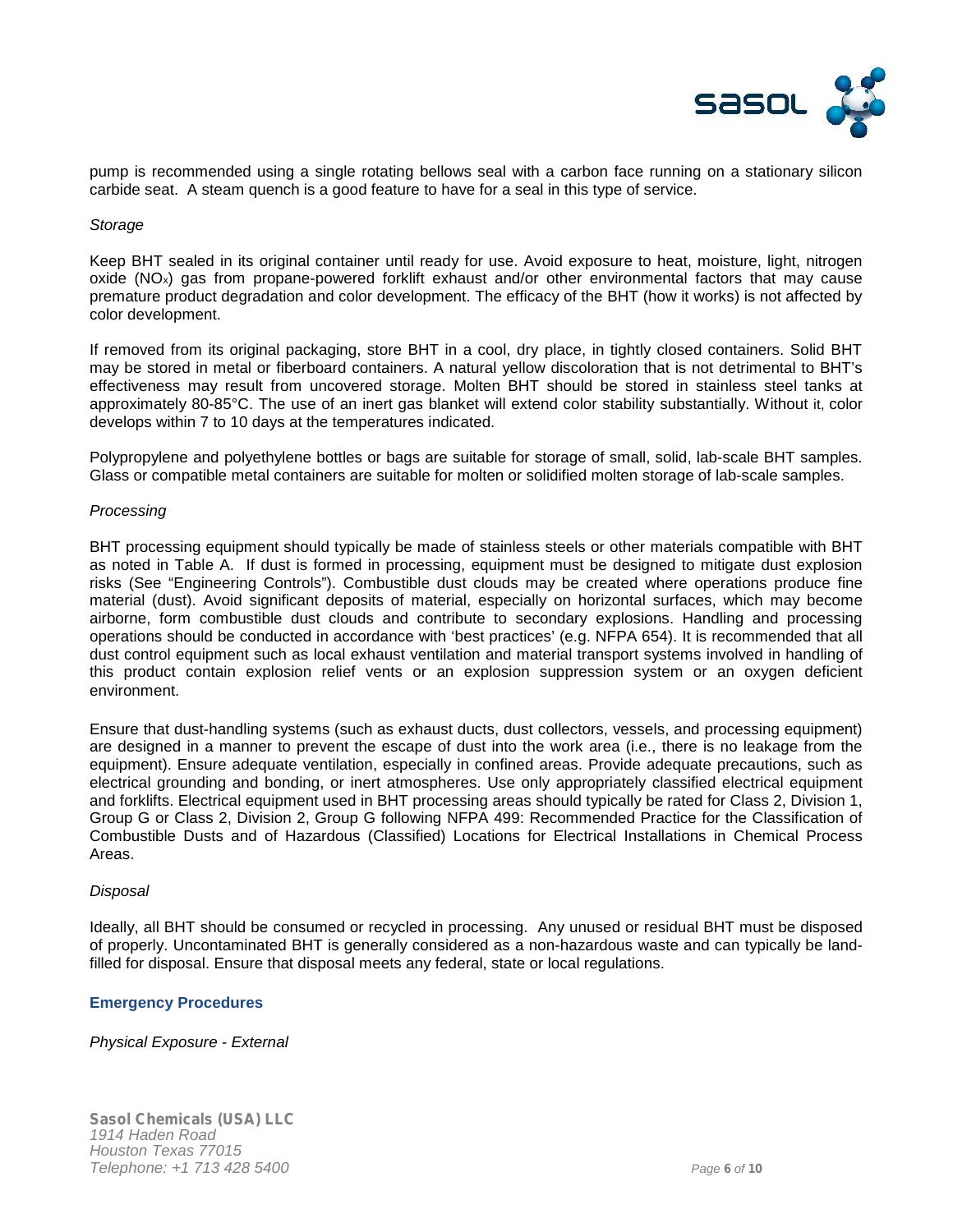

If in eyes: Rinse cautiously with water for several minutes. Remove contact lenses, if present and easy to do. Continue rinsing. If eye irritation persists, consult a specialist.

If on skin: Wash off with soap and water. Get medical attention if irritation develops and persists. Wash contaminated clothing before reuse.

# *Physical Exposure – Internal*

If inhaled: Remove to fresh air and keep at rest in a position comfortable for breathing. If symptoms persist, call a physician.

If swallowed: Do not induce vomiting. If conscious, give 2 glasses of water. Get immediate medical attention. Treat symptomatically. Ingestion is not an expected route of exposure.

# *Fire-Fighting*

Fires involving BHT are best extinguished using water fog or foam. Do not use a water jet. Dry chemical and CO<sub>2</sub> media are also effective. Approved self-contained breathing apparatus and protective clothing should be employed as needed to avoid inhalation of vapors, smoke or run-off water while fighting the fire. Evacuate personnel to safe areas. Do not allow run-off from firefighting to enter drains or water courses.

#### *Spill Containment & Clean-Up*

Personal precautions: Evacuate personnel to safe areas. Use personal protective equipment. Prevent further leakage or spillage if safe to do so. Dust deposits should not be allowed to accumulate on surfaces, as these may form an explosive mixture if they are released into the atmosphere in sufficient concentration. Avoid dispersal of dust in the air (i.e., clearing dust surfaces with compressed air). Non-sparking tools should be used.

Environmental precautions: Prevent further leakage or spillage if safe to do so. Do not allow material to contaminate ground water system. Do not flush into surface water or sanitary sewer system. Keep out of waterways. If the product contaminates rivers and lakes or drains inform respective authorities.

Methods for cleaning up: Use personal protective equipment. Take precautionary measures against static discharges. Avoid dust formation. Take up mechanically and collect in suitable container for disposal. Non sparking tools should be used. Clean contaminated surface thoroughly.

The composition and extent of any spill should be evaluated against local guidelines (ex. SARA Title III and RCRA in the U.S.) and reported to the proper agencies, if necessary. Any non-disposable clean-up equipment should be thoroughly decontaminated with soap and water after use.

# **Regulatory Information:**

BHT is classified as hazardous for workers and by some modes of transport. It is regulated under a variety of local, state, federal and international laws requiring exposure and environmental controls, as well as various means of hazard communication such as labeling and Safety Data Sheets (SDS). BHT has been registered under the Registration, Evaluation, Authorisation and Restriction of Chemicals (REACH) (CE) 1907/2006 regulation in the European Union.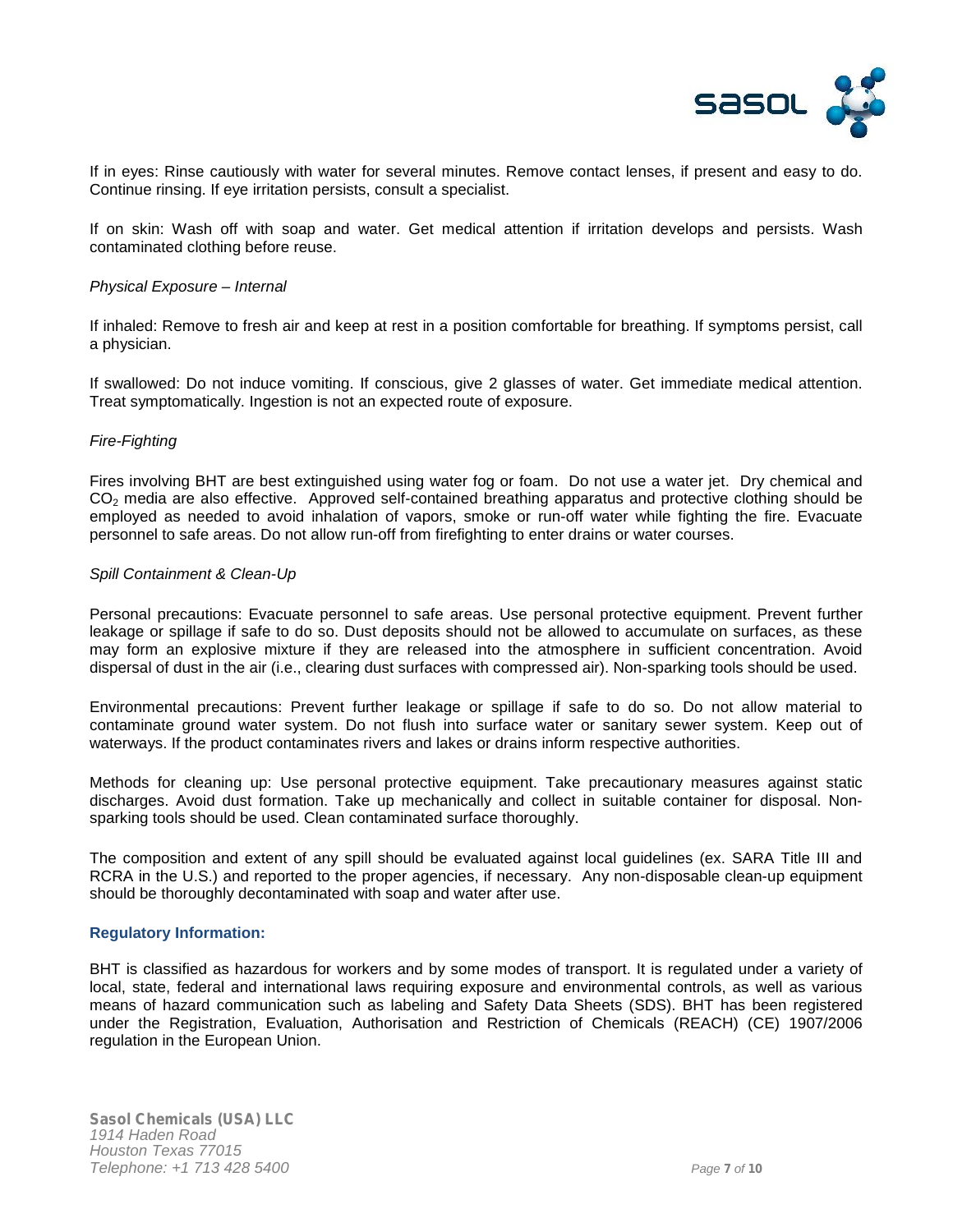

# Classification and labelling

Under the Global Harmonized System on Classification and Labelling of chemicals (GHS) regulations, substances are classified according to their physical, health, and environmental hazards. The hazards are communicated via specific labels and the SDS. GHS attempts to standardize hazard communication so that the intended audience (workers, consumers, transport workers, and emergency responders) can better understand the hazards of the chemicals in use. The following classification and labelling information is based on the US OSHA Hazard Communication Standard.

#### Classification

Serious eye damage/eye irritation Category 2B Specific target organ systemic toxicity (single exposure) Category 3 Acute aquatic toxicity Category 1 Chronic aquatic toxicity Category 1

Labelling

Signal word: Warning

Hazard pictograms:



**Hazard statements:** 

H320: Causes eye irritation H335: May cause respiratory irritation H336: May cause drowsiness or dizziness H410: Very toxic to aquatic life with long lasting effects. May form combustible dust concentrations in air (during processing)

#### Precautionary statements:

P280 - Wear eye protection/face protection

P264 - Wash face, hands and any exposed skin thoroughly after handling

P305 + P351 + P338 - IF IN EYES: Rinse cautiously with water for several minutes. Remove contact lenses, if present and easy to do. Continue rinsing

- P337 + P313 If eye irritation persists: Get medical advice/ attention
- P261 Avoid breathing dust/ fume/ gas/ mist/ vapors/ spray
- P271 Use only outdoors or in a well-ventilated area
- P304 + P340 IF INHALED: Remove to fresh air and keep at rest in a position comfortable for breathing
- P304 + P312 IF INHALED: Call a POISON CENTER or doctor/ physician if you feel unwell
- P403 + P233 Store in a well-ventilated place. Keep container tightly closed
- P273 Avoid release to the environment.
- P391 Collect spillage.
- P501 Dispose of contents/ container to an approved waste disposal plant.

*Sasol Chemicals (USA) LLC 1914 Haden Road Houston Texas 77015 Telephone: +1 713 428 5400 Page 8 of 10*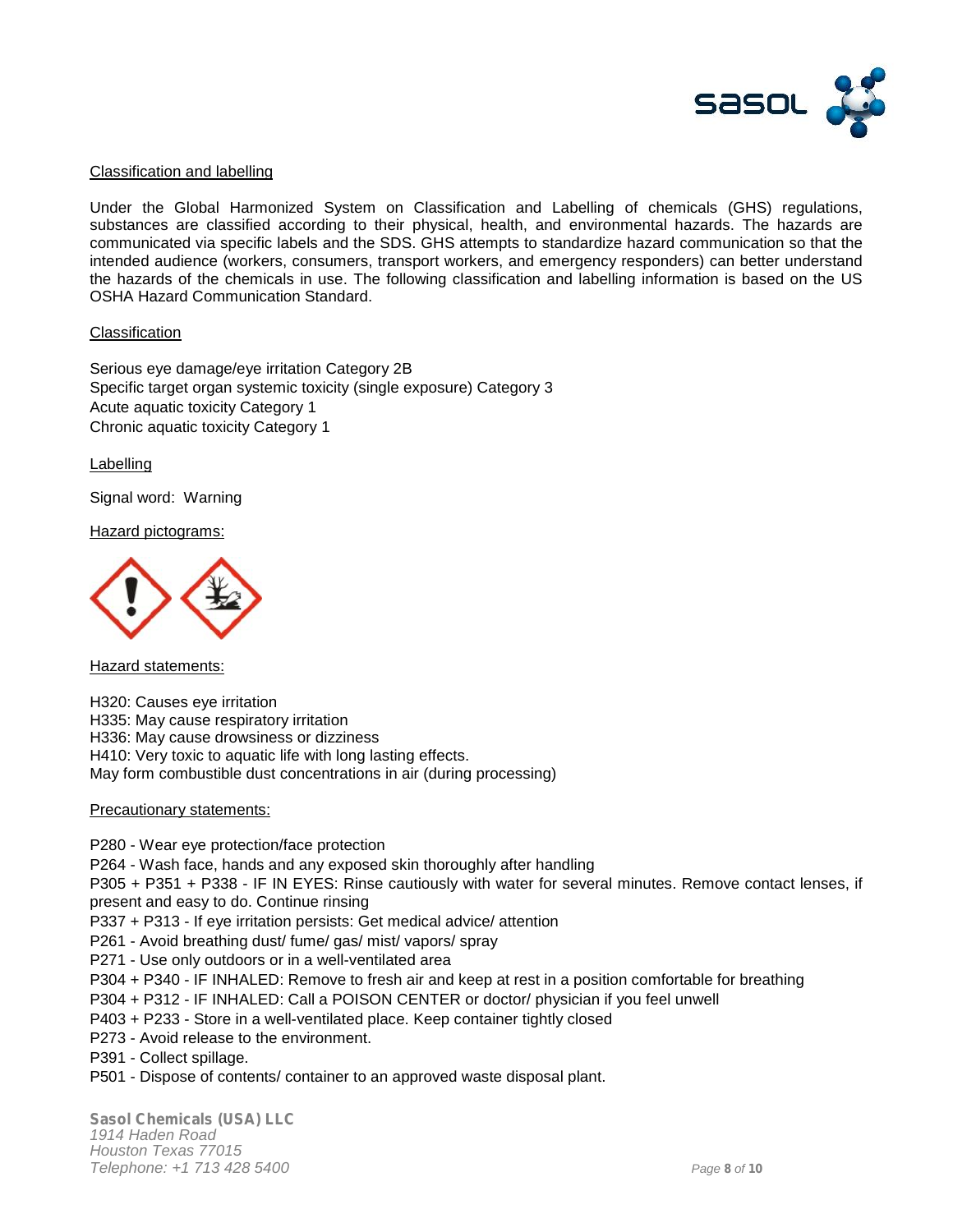

Combustible dust clouds may be created where operations produce fine material (dust). Avoid significant deposits of material, especially on horizontal surfaces, which may become airborne and form combustible dust clouds and may contribute to secondary explosions. Handling and processing operations should be conducted in accordance with 'best practices' (e.g. NFPA- 654)

# **For Further Information:**

E-mail address *usasales@sasol.com*

**Date of Issue:** December 27, 2016 Revision: 0

**References:**

Sasol BHT Brochure Sasol BHT Safety Data Sheet OECD SIDS BHT, March 2002 Sasol Compatibility Matrices NFPA 68, NFPA 69, NFPA 499, NFPA 654

# **Disclaimer:**

*The information and recommendations contained herein are, to the best of Sasol's knowledge and belief, accurate and reliable as of the date issued. Sasol does not warrant or guarantee their accuracy or reliability, and Sasol shall not be liable for any loss or damage arising out of the use thereof. The information and recommendations are offered for the user's consideration and examination, and it is the user's responsibility to satisfy itself that they are suitable and complete for its particular use.*

*Nothing contained herein is to be construed as a recommendation to use any product, process, equipment or formulation in conflict with any patent, and Sasol makes no representation or warranty, express or implied, that the use thereof will not infringe any patent.*